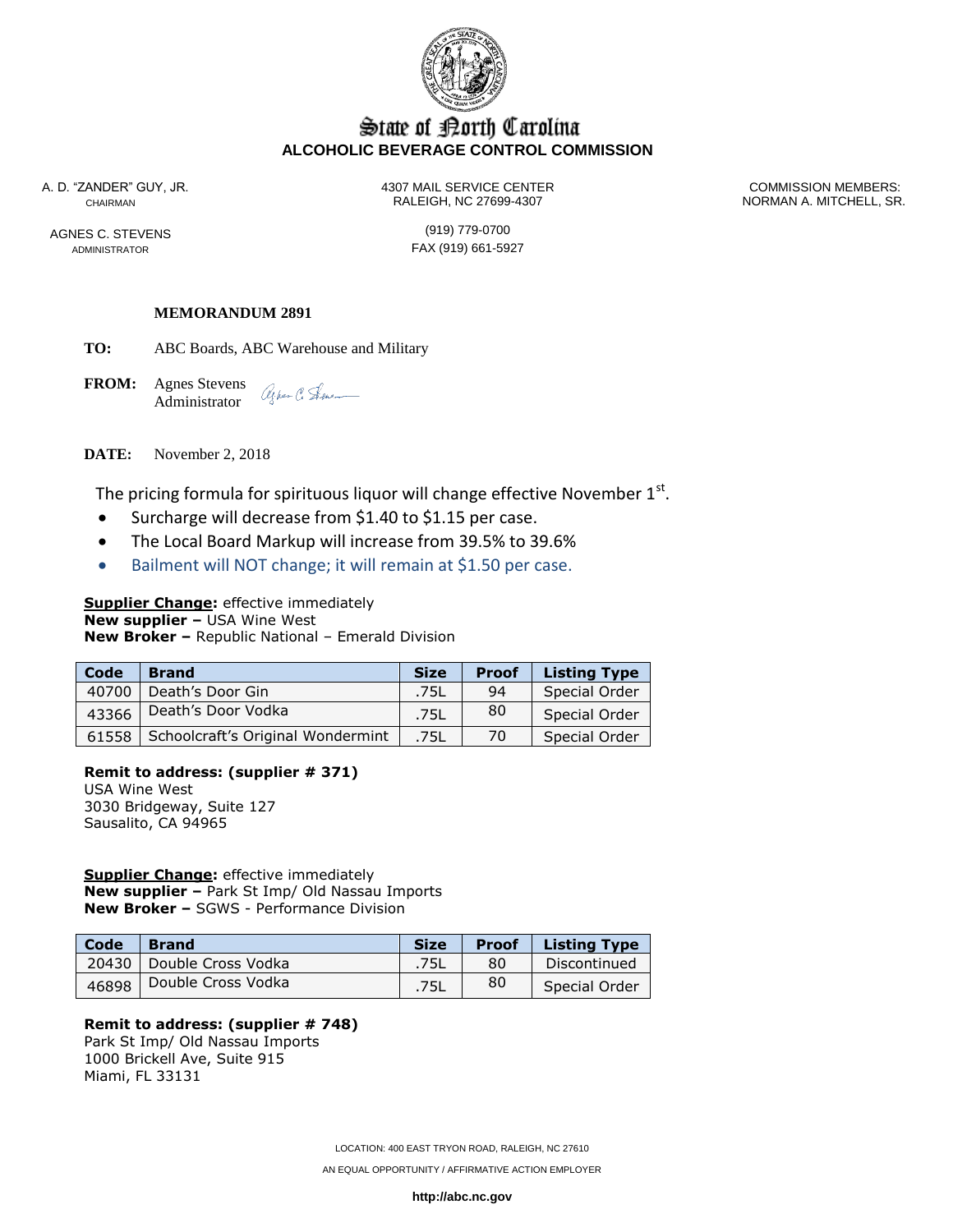#### **Supplier Change -** effective immediately **New Supplier –** MHW/ Creekwater **Broker –** SGWS – ACES DIV

| Code Brand |                                      |          | Size   Proof   Listing Type |
|------------|--------------------------------------|----------|-----------------------------|
|            | 66283   Creek Water American Whiskey | .75L 100 | Listed                      |

#### **Remit to address: (supplier # 744)**

MHW/ Creekwater 1129 Northern Blvd, Suite 312 Manhasset, NY 11030

**Supplier Change -** effective immediately **New Supplier –** MHW/ Lucas Bols **Broker –** ABC Commission

| Code Brand |                                   |      |    | Size   Proof   Listing Type |
|------------|-----------------------------------|------|----|-----------------------------|
|            | 63654 Nuvo Pink Sparkling Liqueur | .75L | 30 | Special Order               |

#### **Remit to address: (supplier # 291)**

MHW/Lucas Bols USA 1129 Northern Blvd, Suite 312 Manhasset, NY 11030

## **Broker / Supplier Change:** effective immediately

**Supplier –** Park St Imp/ Zamora **New Broker –** SGWS – ACES Div

| Code  | <b>Brand</b> | <b>Size</b> | <b>Proof</b> | <b>Listing Type</b> |
|-------|--------------|-------------|--------------|---------------------|
| 64037 | Licor 43     | 1.75L       | 62           | Special Order       |
| 64038 | Licor 43     | .75L        | 62           | Listed              |
| 64039 | Licor 43     | .375L       | 62           | Special Order       |

# **Remit to address: (supplier # 742)**

Park St Imp/ Zamora 1000 Brickell Ave, Suite 915 Miami, FL 33131

**Broker Change:** effective November 5th **Supplier -** Prost Beverage **New Broker –** Johnson Brothers

| Code  | <b>Brand</b>                          | <b>Size</b> | <b>Proof</b> | <b>Listing Type</b> |
|-------|---------------------------------------|-------------|--------------|---------------------|
| 33402 | Tim Smith's Climax Moonshine          | .75L        | 90           | Listed              |
| 33405 | Tim Smith's Fire #32 Climax           | .75L        | 80           | Special Order       |
| 33406 | Tim Smith's Climax Wood Fired Whiskey | .75L        | 90           | Listed              |

#### **Remit to address: (supplier # 434)**

Prost Beverage 17 Continuum Dr. Fletcher NC 28732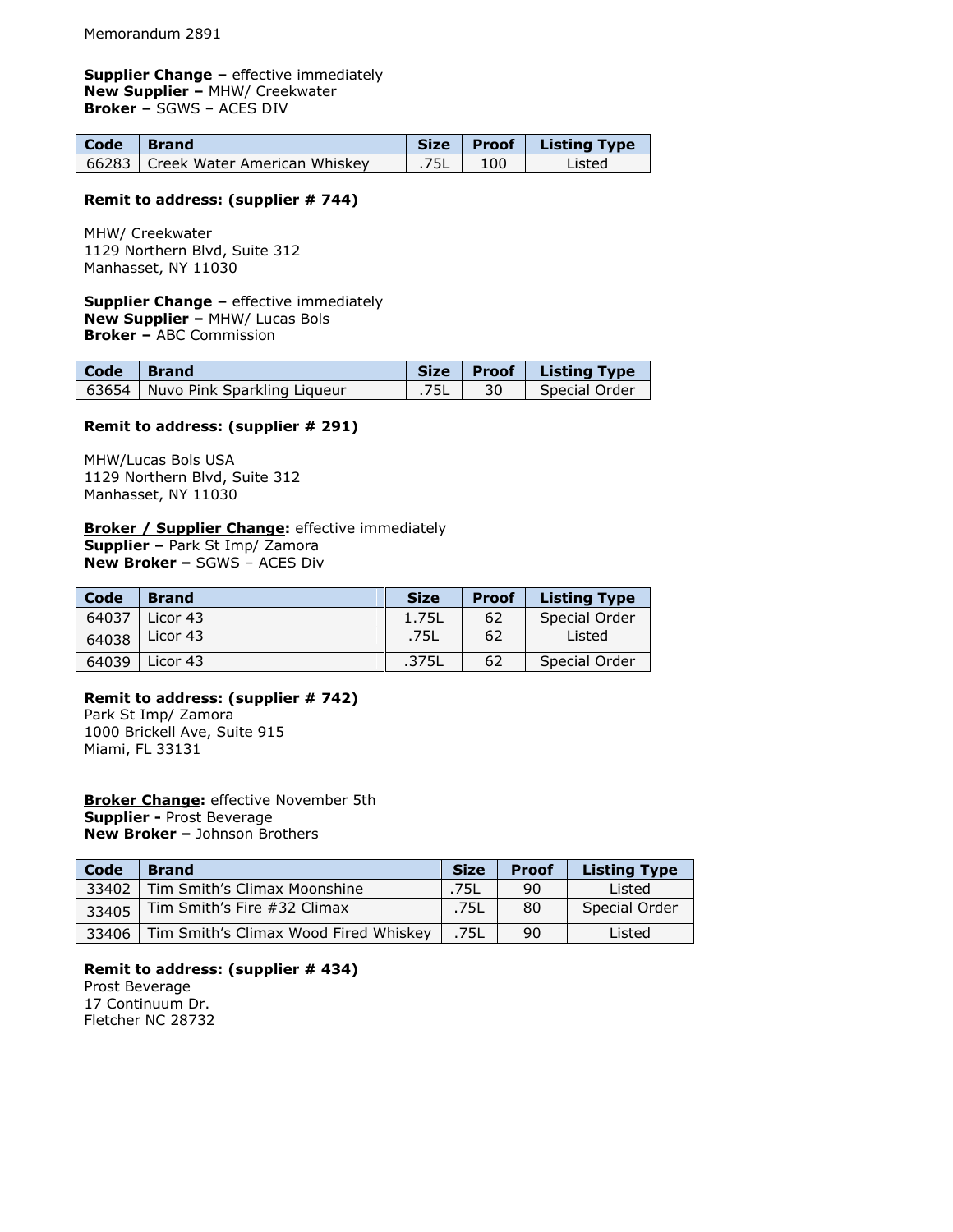Memorandum 2891

#### **Remittance Address change**:

#### **(Supplier # 662)**

R.S. Lipman Co. PO Box 197553 Nashville, TN 37219

#### **New email addresses:**

Saint Pauls ABC Board - [saintpaulsABC091@gmail.com](mailto:saintpaulsABC091@gmail.com)

Mocksville-Cooleemee ABC Board – [Mocksville-cooleemeeabc@yadtel.net](mailto:Mocksville-cooleemeeabc@yadtel.net)

Bertie County ABC Board – [bertiecountyabcboard@gmail.com](mailto:bertiecountyabcboard@gmail.com)

The correct UPC code for Wild Turkey 81, .75L size is below

| Code Supplier         | <b>Brand</b>   | <b>UPC</b>   | <b>IProof</b> | <b>Filing Status</b> |
|-----------------------|----------------|--------------|---------------|----------------------|
| 25598 Campari America | Wild Turkey 81 | 721059847506 | <b>81</b>     | Listed               |

#### **Brand name / UPC/ SCC changes**: effective immediately

Previously Glenrothes Vintage Reserve

| Code Supplier            | <b>Brand</b>                                       | <b>IUPC</b> | <b>ISCC</b> | <b>Filing Status</b> |
|--------------------------|----------------------------------------------------|-------------|-------------|----------------------|
| 34696 Edrington Americas | The Glenrothes 10Y   812066022618   10812066000516 |             |             | Listed               |

#### **Brand name changes**: effective immediately

Brand name Paw Paw Murphy changes to the brand below names Supplier: Muddy River Distillery

| Code  | <b>Brand</b>                         | <b>Size</b> | <b>Proof</b> | <b>Listing Type</b> |
|-------|--------------------------------------|-------------|--------------|---------------------|
|       | 66158   Carolina Craft Peach Liqueur | .75L        | 70           | Listed              |
| 66160 | Carolina Craft Amaretoo liqueur      | .75L        | 70           | Listed              |

## **Cases per Pallet Changes**

| <b>Code</b> | <b>Brand Name</b>        | <b>Size</b> | New cases per pallet Filing Type |         |
|-------------|--------------------------|-------------|----------------------------------|---------|
| 66700       | <b>Oak City Amaretto</b> | .75L        | 80                               | lListed |

### **Code Change:** effective immediately

Previously Code 20310 changed from special package to a regular code

| Code Supplier | <b>Brand</b>                                        | <b>Size</b> | <b>Proof</b> | <b>Filing Status</b> |
|---------------|-----------------------------------------------------|-------------|--------------|----------------------|
|               | 24284 Beam Suntory Maker's Mark Cask Strength 1.75L |             | 112          | <b>Listed</b>        |